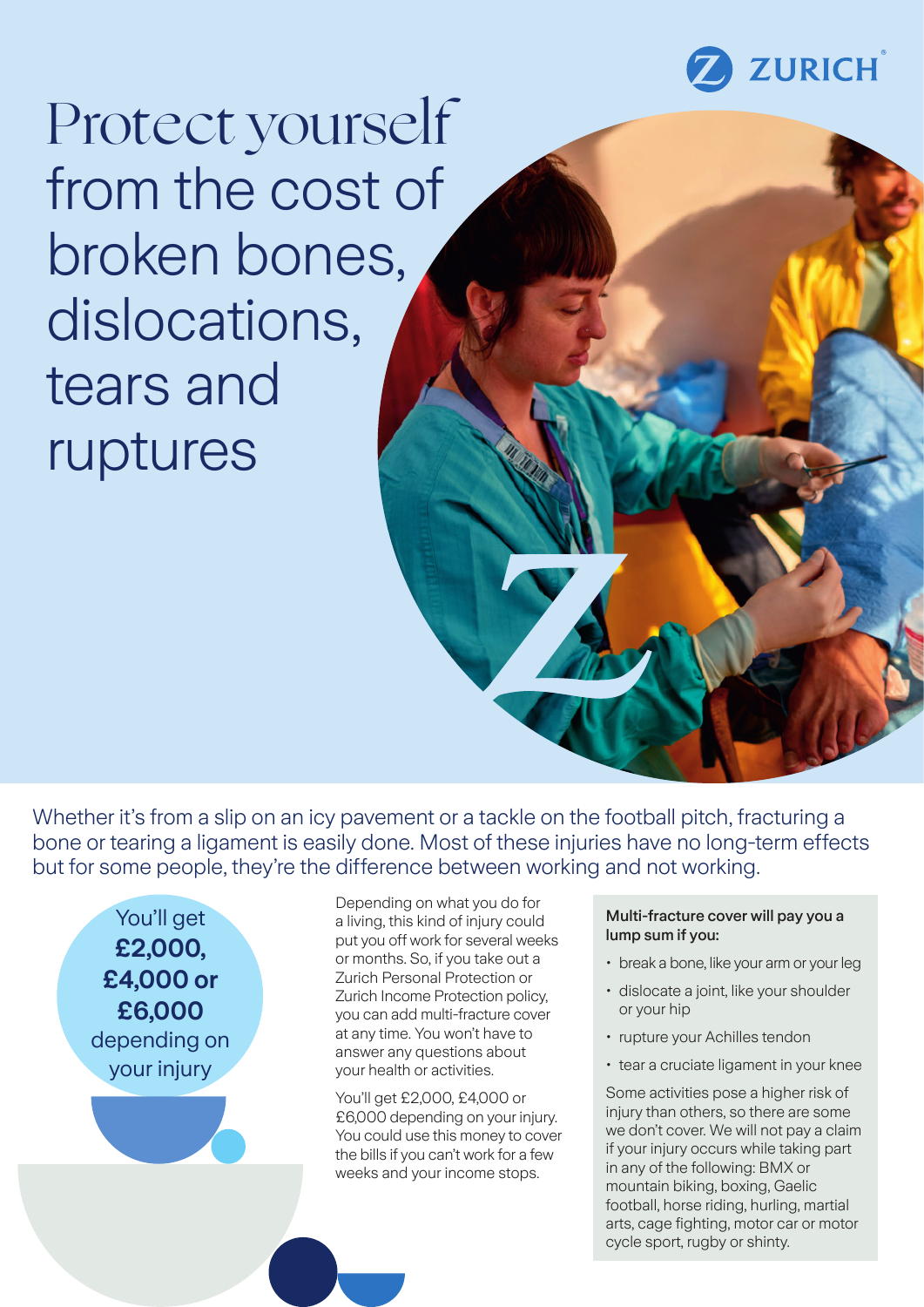## What you'll be covered for and how much we'll pay you

If you're injured twice in the same incident – say, if you fall down the stairs, breaking your arm and your collar bone – you can claim for both.

You can make multiple claims on your policy. If you break your foot playing football in January, we'll pay you £2,000. If you're back on the football pitch in April and you dislocate your shoulder, we'll pay you another £4,000. The total you can claim each year of your policy is £6,000.

If you have an Income Protection policy and you make a claim on your multi-fracture cover, you'll get this money whether or not we're paying you a monthly income.

If you have a Personal Protection policy and you make a claim on your multi-fracture cover, your policy won't end and you'll still be covered.

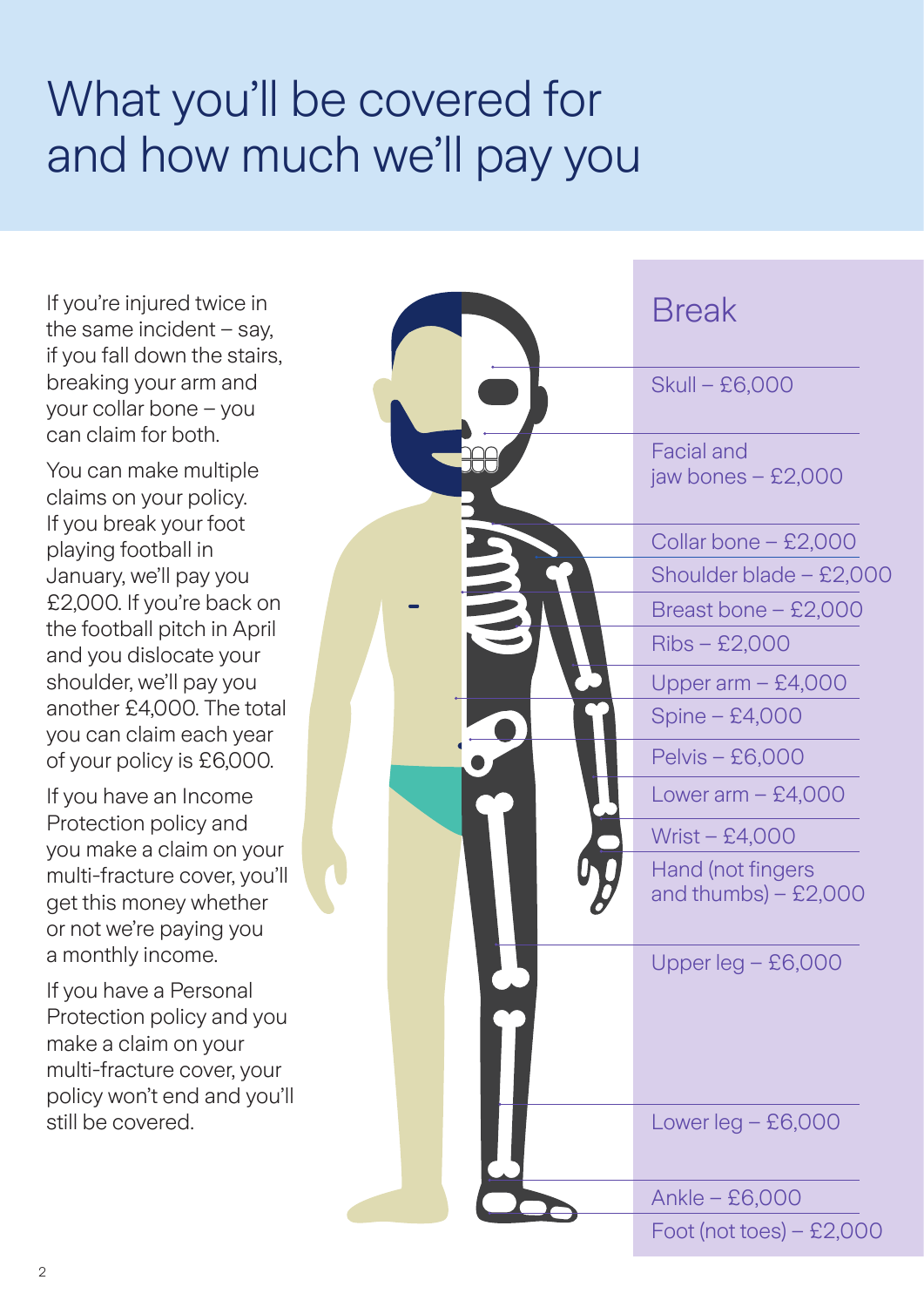

#### 3